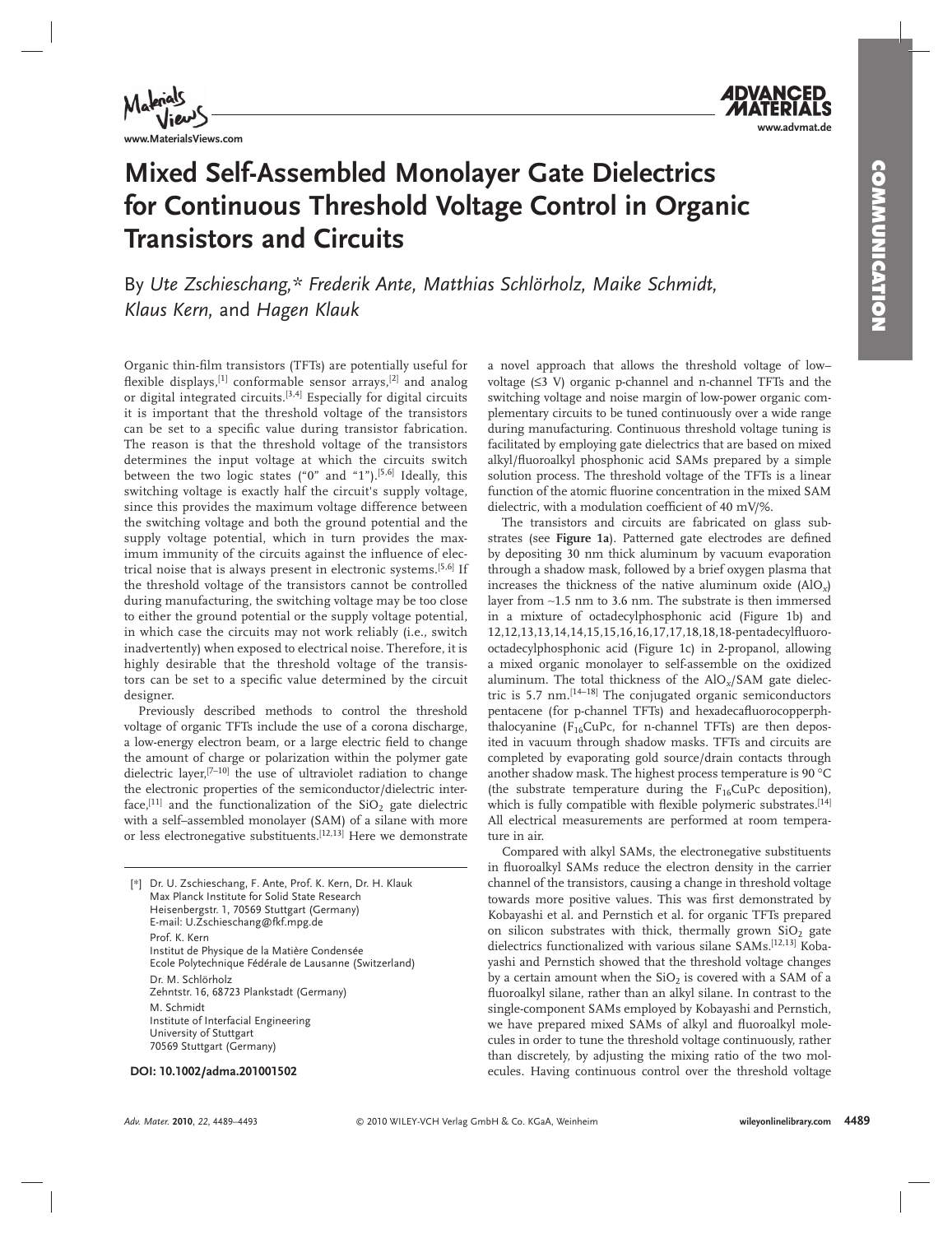**www.advmat.de**

**a ) b ) c ) Substrate Gate electrode Organic semiconductor SAM** Source **\ | /** Drain **AlOx H3C**  $CH<sub>2</sub>)<sub>14</sub>$ **P OH OH <sup>O</sup>**  $F_3C_3$ **(CF2)6 (CH2)9 P** OH **OH <sup>O</sup>**

Figure 1. a) Schematic cross-section of the thin–film transistor (TFT) structure. The gate dielectric is a combination of a 3.6 nm thick, plasma-grown aluminum oxide layer and a 2.1 nm thick alkyl/fluoroalkyl phosphonic acid self-assembled monolayer. b) Chemical structure of octadecylphosphonic acid. c) Chemical structure of pentadecylfluoro–octadecylphosphonic acid.

makes it possible to place the switching voltage of the circuits at precisely half the supply voltage, producing the maximum noise margin. While Kobayashi and Pernstich employed silanes to form SAMs on high-temperature-grown  $SiO<sub>2</sub>$  dielectrics, we have utilized phosphonic acids to form high-quality monolayers on patterned Al gates covered with a thin AlO<sub>x</sub> layer grown at room temperature.

Mixed SAMs have been studied by the Whitesides group<sup>[19]</sup> and by the groups of Allara and Weiss.<sup>[20]</sup> Bain et al. demonstrated that mixed SAMs are easily prepared by co-adsorbing aliphatic molecules with different tail groups from a mixed solution.<sup>[19]</sup> When Bain et al. compared the composition of the mixed SAMs (inferred from X-ray photoelectron spectroscopy (XPS) measurements) to the relative concentrations of the molecules in the adsorption solution they found that generally the ratio of the concentrations of the two components in the SAM is not the same as in solution, "but reflects the relative solubilities of the components in solution and interactions between the tail groups in the monolayers."<sup>[19]</sup> Interestingly, for a two-component system of methyl- and halogen-terminated thiols with the same chain length Bain et al. observed a linear relationship between the concentration in solution and the composition of the SAM.<sup>[19]</sup> This implies that the composition of mixed alkyl/ fluoroalkyl SAMs can be tuned in a deterministic manner by



Figure 2. Relationship between the mixing ratio of alkyl and fluoroalkyl phosphonic acid molecules in the adsorption solution during SAM formation and the water contact angle (measured on the surface of the SAMs) and the atomic concentration of fluorine in the SAM-based gate dielectric (measured by X-ray photoelectron spectroscopy, XPS).



adjusting the mixing ratio in the solution, as long as the alkyl and fluoroalkyl components have the same chain length. Therefore, both the alkyl and fluoroalkyl molecules utilized in this work have the same chain length (18 carbon atoms). In principle, chain lengths shorter than 18 carbon atoms are also possible, although the gate leakage currents tend to be larger for shorter chain lengths.<sup>[16,17]</sup>

 From contact-angle analysis Bain et al. further concluded that "multicomponent monolayers do not segregate into discrete single-component domains. Any islands that do form are too small to influence the

contact angle by distorting the drop edge, placing an upper bound of about 0.1  $\mu$ m on the size of any such islands."<sup>[19]</sup> This result was later challenged by Stranick et al. who investigated the structure of mixed SAMs with nanometer resolution by scanning tunneling microscopy (STM). They discovered that the molecules systematically phase separate into discrete domains.<sup>[20]</sup> However, the size of the molecular domains was less than 10 nm, i.e., several orders of magnitude smaller than the dimensions of thin-film transistors (usually  $>1$  µm). This suggests that mixed SAMs lead to an effective electrostatic potential and that the impact of the different SAM molecules on the electron density in the semiconductor averages across the transistor dimensions, giving a uniform, reproducible effect on the threshold voltage.

We have measured water contact angles of  $108^\circ$  on octadecylphosphonic acid SAMs and 118° on pentadecylfluorooctadecylphosphonic acid SAMs. For mixed SAMs, contact angles between  $108^\circ$  and  $118^\circ$  would therefore be expected. Indeed, SAMs prepared from a solution containing equal amounts of alkyl and fluoroalkyl phosphonic acid gave a contact angle of 114° (see Figure 2 and Figure 3a-c). Water contact angles measured on the same monolayer vary by less than 1° (see Figure S1, Supporting Information), indicating that the phase separation of the alkyl and fluoroalkyl molecules in the SAMs averages over microscopic areas, as suggested by Bain et al.<sup>[19]</sup> The SAM composition has no detectable systematic effect on the dielectric capacitance and on the leakage current density measured on Al/AlO<sub>x</sub>/SAM/Au capacitors (see Figure S2, Supporting Information), confirming the high quality of the SAMs regardless of SAM composition. Analysis of the contact angles measured with water and with a non-polar liquid (n-heptane) using the Owen-Wendt method<sup>[21]</sup> shows that the surface energy of the SAM decreases from 20 mN/m to 12 mN/m as the fluoroalkyl content is increased from 0% to 100% (see Figure S3, Supporting Information).

 The relationship between the mixing ratio in solution and the SAM composition is not linear. XPS measurements indicate that the concentration of fluoroalkyl phosphonic acid in the SAM approaches 100% even if the adsorption solution contains only 75% fluoroalkyl phosphonic acid (see Figure 2). This suggests that the adsorption of the fluoroalkyl phosphonic acid is favored over that of the alkyl phosphonic acid when the fluoroalkyl content in the solution exceeds 50%.

Figure 3d-f show the transfer characteristics of pentacene p-channel and  $F_{16}CuPc$  n-channel TFTs prepared with gate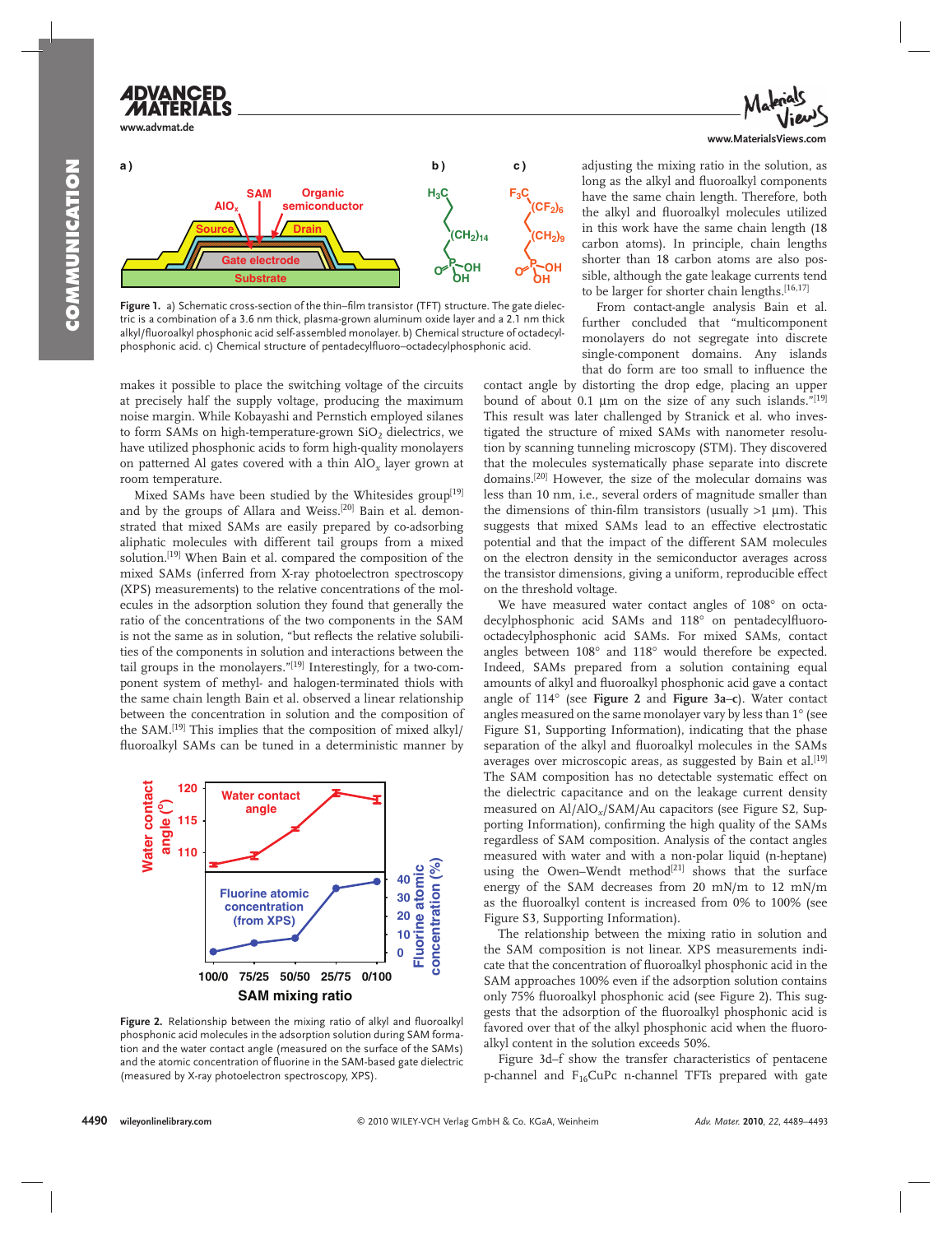**www.MaterialsViews.com**





 **Figure 3 .** a–c) Water contact angles measured on a self-assembled monolayer (SAM) of 100% alkyl phosphonic acid (a), on a mixed SAM of 50% alkyl and 50% fluoroalkyl phosphonic acid (b), and on a SAM of 100% fluoroalkyl phosphonic acid (c). d–f) Schematic cross-sections and transfer characteristics of pentacene p-channel TFTs and F<sub>16</sub>CuPc n-channel TFTs with three different SAMs as the gate dielectric: SAM of 100% alkyl phosphonic acid, mixed SAM of 50% alkyl and 50% fluoroalkyl phosphonic acid, and SAM of 100% fluoroalkyl phosphonic acid. g–h) Transfer characteristics of complementary inverters (each composed on one pentacene and one  $F_{16}$ CuPc TFT) with the same SAMs. Using the mixed SAM of 50% alkyl and 50% fluoroalkyl phosphonic acid, the inverter has a switching voltage of exactly half the supply voltage (1 V) and a low power consumption of 20 pW (the product of the supply voltage, 2 V, and the maximum supply current, 10 pA).

dielectrics of 100% alkyl, 50% alkyl + 50% fluoroalkyl, and 100% fluoroalkyl SAMs. Due to the small thickness and large capacitance of the  $AIO_x/SAM$  gate dielectrics, all transistors operate with low voltages (3 V). The gate currents are no greater than 10<sup>-9</sup> A, confirming the formation of dense monolayers for all SAM compositions. Atomic force microscopy (AFM) images of the semiconductor films deposited onto the SAMs show no

significant differences in film growth depending on the SAM composition (see Figure S4, Supporting Information).

 Figure 3 shows that TFTs with 100% alkyl SAM dielectrics have negative threshold voltages  $(-1.1 \text{ V}$  for pentacene TFTs, –0.3 V for  $F_{16}$ CuPc TFTs), while TFTs with 100% fluoroalkyl SAM dielectrics have positive threshold voltages (0.5 V for pentacene TFTs, 1.1 V for  $F_{16}$ CuPc TFTs). The difference in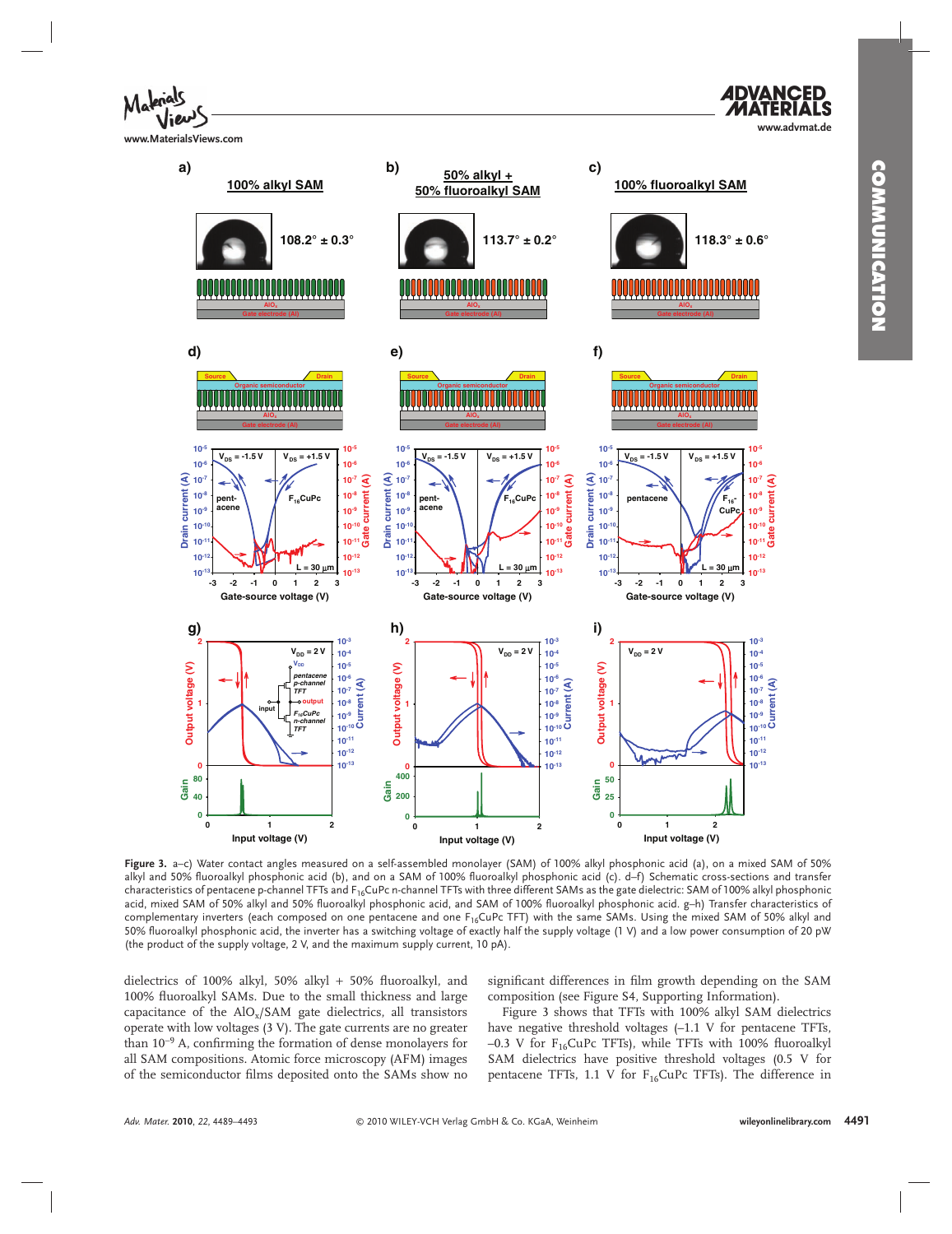# **www.advmat.de**

threshold voltage between 100% alkyl and 100% fluoroalkyl SAMs is about 1.5 V, which is about half the maximum supply voltage. Inside this "window," the threshold voltage can be tuned continuously to any desired value by adjusting the mixing ratio in the adsorption solution. We found that threshold voltages that are symmetric with respect to  $V_{GS} = 0$  are obtained for a mixing ratio of 50/50 (see Figure 3e and Figure S5, and Table S1, Supporting Information).

Figure 3g-i show the transfer characteristics of complementary inverters based on the pentacene p-channel and  $F_{16}CuPc$ n–channel TFTs from Figure 3d–f. The effect of the SAM composition on the inverter switching voltage is clearly seen. When both TFT threshold voltages are negative (100% alkyl SAM), the inverter switching voltage is very close to the ground potential, so the inverter is very susceptible to electrical noise. When both threshold voltages are positive (100% fluoroalkyl SAM), the switching voltage is actually greater than the supply voltage, so the inverter cannot switch unless the input voltage exceeds the supply voltage. By selecting a mixing ratio that provides symmetric TFT threshold voltages (50% alkyl + 50% fluoroalkyl SAM), an inverter switching voltage of exactly half the supply voltage (1 V) is obtained (see Figure 3h).

One of the benefits of placing the switching voltage at half the supply voltage is greater noise immunity: Even if noise were to cause the input voltage to deviate by close to half the supply voltage in either direction, the inverter would still produce the correct output signal. A circuit's immunity against electrical noise is quantified as the noise margin: The inverter in Figure 3h (50% alkyl + 50% fluoroalkyl SAM) has a noise margin of 0.8 V (80% of  $\frac{1}{2}V_{DD}$ ; see Figure S6, Supporting Information); this is the largest noise margin reported so far for an organic circuit. [22]

 A second important benefit of a symmetric switching voltage is that the circuits can be operated with lower supply voltages. This can be seen in **Figure 4** where the signal delay of two complementary ring oscillators is plotted as a function of the supply voltage. The ring oscillator that uses TFTs with a 100% alkyl SAM requires a minimum supply voltage of



Figure 4. Signal delay per stage as a function of supply voltage for two five–stage organic complementary ring oscillators: One is based on TFTs with a mixed SAM of 50% alkyl and 50% fluoroalkyl phosphonic acid as the gate dielectric (red curve), the other is based on TFTs with a 100% alkyl phosphonic acid SAM dielectric (blue curve). The ring oscillator with the optimized mixed SAM gate dielectric operates with a supply voltage as low as 1 V. All TFTs have a channel length of 20  $\mu$ m.





Figure 5. Relationship between the fluorine atomic concentration in the SAM gate dielectric (measured by XPS) and the threshold voltages of the p–channel and n–channel TFTs and the switching voltage of the complementary inverters.

1.5 V, while the ring oscillator with the mixed SAM operates with supply voltages as low as 1.0 V, which is the smallest supply voltage reported for organic complementary circuits to date.

 Despite the fact that the relationship between the mixing ratio in solution and the SAM composition is not linear (as reported by Bain et al.<sup>[19]</sup> and as seen in Figure 2), the exact threshold voltages and switching voltages of TFTs and circuits with mixed SAM dielectrics can nonetheless be accurately predicted after calibration. **Figure 5** shows that the relationship between the threshold voltage and the atomic concentration of fluorine in the SAM-based gate dielectric (as determined by XPS) is indeed linear, as one would expect based on electrostatic considerations. Quantitatively, the change in threshold voltage induced by a change in atomic fluorine concentration is about 40 mV/%. These results demonstrate that ultra-thin dielectrics based on mixed organic monolayers provide a powerful method to continuously tune the threshold voltage of organic transistors in a deterministic and reproducible manner.

### **Supporting Information**

Supporting Information is available from the Wiley Online Library or from the author.

#### **Acknowledgements**

 The authors thank Benjamin Stuhlhofer and Mitsuharu Konuma at the Max Planck Institute for Solid State Research for expert technical assistance, Richard Rook at CADiLAC Laser for providing high-quality shadow masks, and Paul Wöbkenberg at Imperial College for fruitful discussions. We gratefully acknowledge financial support provided by the New Energy and Industrial Technology Development Organization (NEDO) of Japan.

> Received: April 23, 2010 Revised: June 11, 2010 Published online: August 30, 2010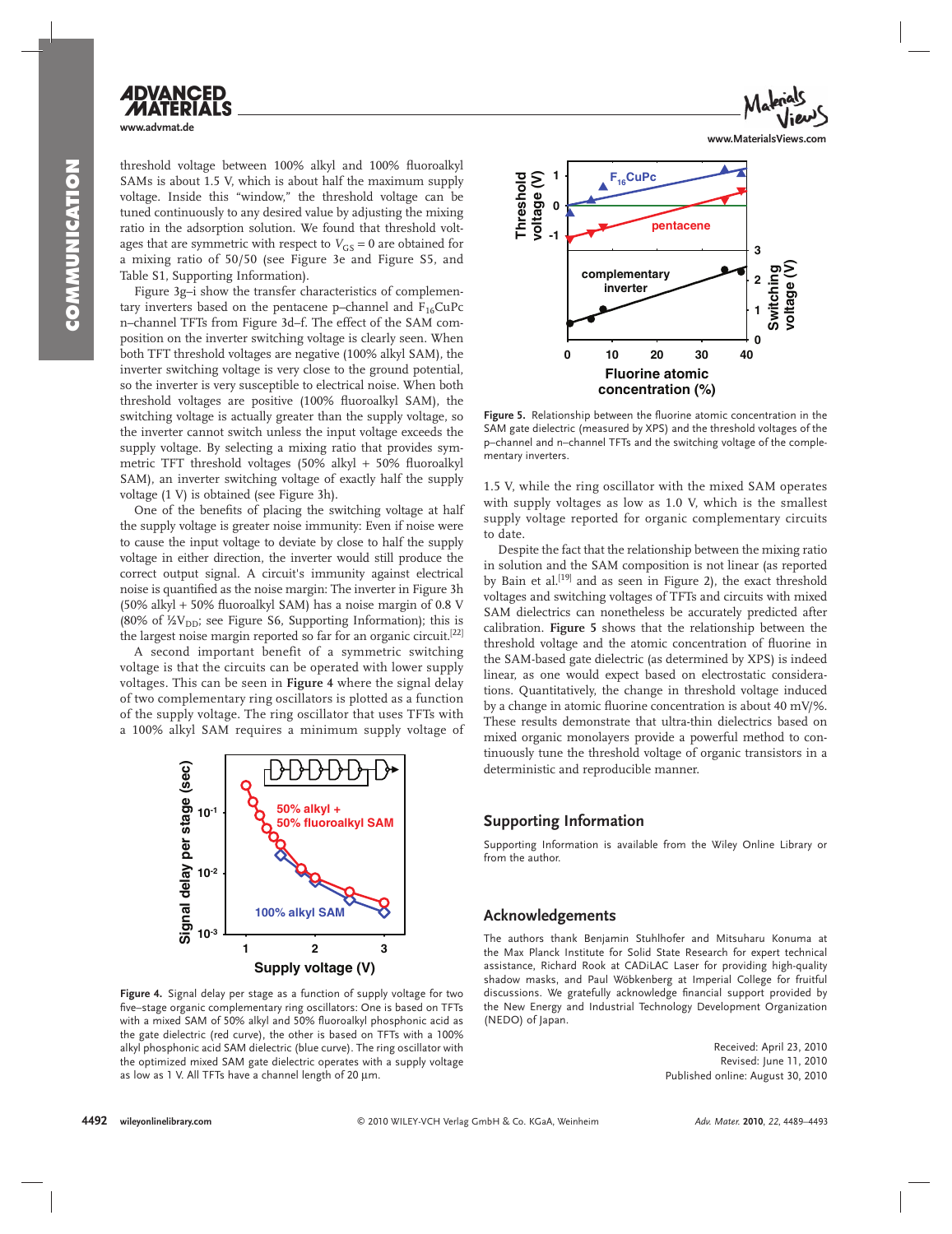



**www.MaterialsViews.com**

- [1] H. E. A. Huitema, G. H. Gelinck, P. J. G. van Lieshout, E. van Veenendaal , F. J. Touwslager , *J. Soc. Inf. Display* **2006** , *14* , 729.
- [2] T. Sekitani, T. Yokota, U. Zschieschang, H. Klauk, S. Bauer, K. Takeuchi, M. Takamiya, T. Sakurai, T. Someya, Science 2009, 326, 1516.
- [3] P. Baude, D. A. Ender, M. A. Haase, T. W. Kelley, D. V. Muyres, S. D. Theiss , *Appl. Phys. Lett.* **2003** , *82* , 3964.
- [4] K. Myny, S. Steudel, P. Vicca, M. J. Beenhakkers, N. A. J. M. van Aerle, G. H. Gelinck, J. Genoe, W. Dehaene, P. Heremans, Solid-*State Electron.* **2009** , *53* , 1220.
- [ 5 ] S. De Vusser , J. Genoe , P. Heremans , *IEEE Trans. Electr. Dev.* **2006** , *53* , 601.
- [6] E. Cantatore, T. C. T. Geuns, G. H. Gelinck, E. van Veenendaal, A. F. A. Gruijthuijsen, L. Schrijnemakers, S. Drews, D. M. de Leeuw, *IEEE J. Solid-State Circuits* **2007** , *42* , 84.
- [7] K. D. Deshmukh, K. Reuter, H. Kempa, J. E. West, H. E. Katz, Appl. *Phys. Lett.* **2009** , *95* , 113307 .
- [8] K. Reuter, H. Kempa, K. D. Deshmukh, H. E. Katz, A. C. Hübler, *Org. Electron.* **2010** , *11* , 95.
- [9] H. Sakai, K. Konno, H. Murata, Appl. Phys. Lett. 2009, 94, 073304.
- [ 10 ] H. Sakai , Y. Takahashi , H. Murata , *Appl. Phys. Lett.* **2007** , *91* , 113502.
- [11] J. M. Choi, W. Choi, S. Lee, S. Im, Synth. Met. 2008, 158, 1072.
- [12] S. Kobayashi, T. Nishikawa, T. Takenobu, S. Mori, T. Shimoda, T. Mitani, H. Shimotani, N. Yoshimoto, S. Ogawa, Y. Iwasa, Nat. *Mater.* **2004**, 3, 317.
- [13] K. P. Pernstich, S. Haas, D. Oberhoff, C. Goldmann, D. J. Gundlach, B. Batlogg , A. N. Rashid , G. Schitter , *J. Appl. Phys.* **2004** , *96* , 6431.
- [14] H. Klauk, U. Zschieschang, J. Pflaum, M. Halik, *Nature* 2007, 445, 745.
- [ 15 ] U. Zschieschang , M. Halik , H. Klauk , *Langmuir* **2008** , *24* , 1665.
- [16] A. Jedaa, M. Burkhardt, U. Zschieschang, H. Klauk, D. Habich, G. Schmid, M. Halik, Org. Electron. 2009, 10, 1442.
- [17] K. Fukuda, T. Hamamoto, T. Yokota, T. Sekitani, U. Zschieschang, H. Klauk , T. Someya , *Appl. Phys. Lett.* **2009** , *95* , 203301.
- [18] U. Zschieschang, F. Ante, T. Yamamoto, K. Takimiya, H. Kuwabara, M. Ikeda, T. Sekitani, T. Someya, K. Kern, H. Klauk, Adv. Mater. 2010, *22* , 982.
- [19] C. D. Bain, J. Evall, G. M. Whitesides, J. Am. Chem. Soc. 1989, 111, 7155.
- [20] S. J. Stranick, A. N. Parikh, Y. T. Tao, D. L. Allara, P. S. Weiss, *J. Phys. Chem.* **1994** , *98* , 7636.
- [21] P. H. Wöbkenberg, J. Ball, F. B. Kooistra, J. C. Hummelen, D. M. de Leeuw, D. D. C. Bradley, T. D. Anthopoulos, Appl. Phys. Lett. 2008, *93* , 013303.
- [22] X. H. Zhang, W. J. Potscavage, Jr., S. Choi, B. Kippelen, Appl. Phys. *Lett.* **2009** , *94* , 043312.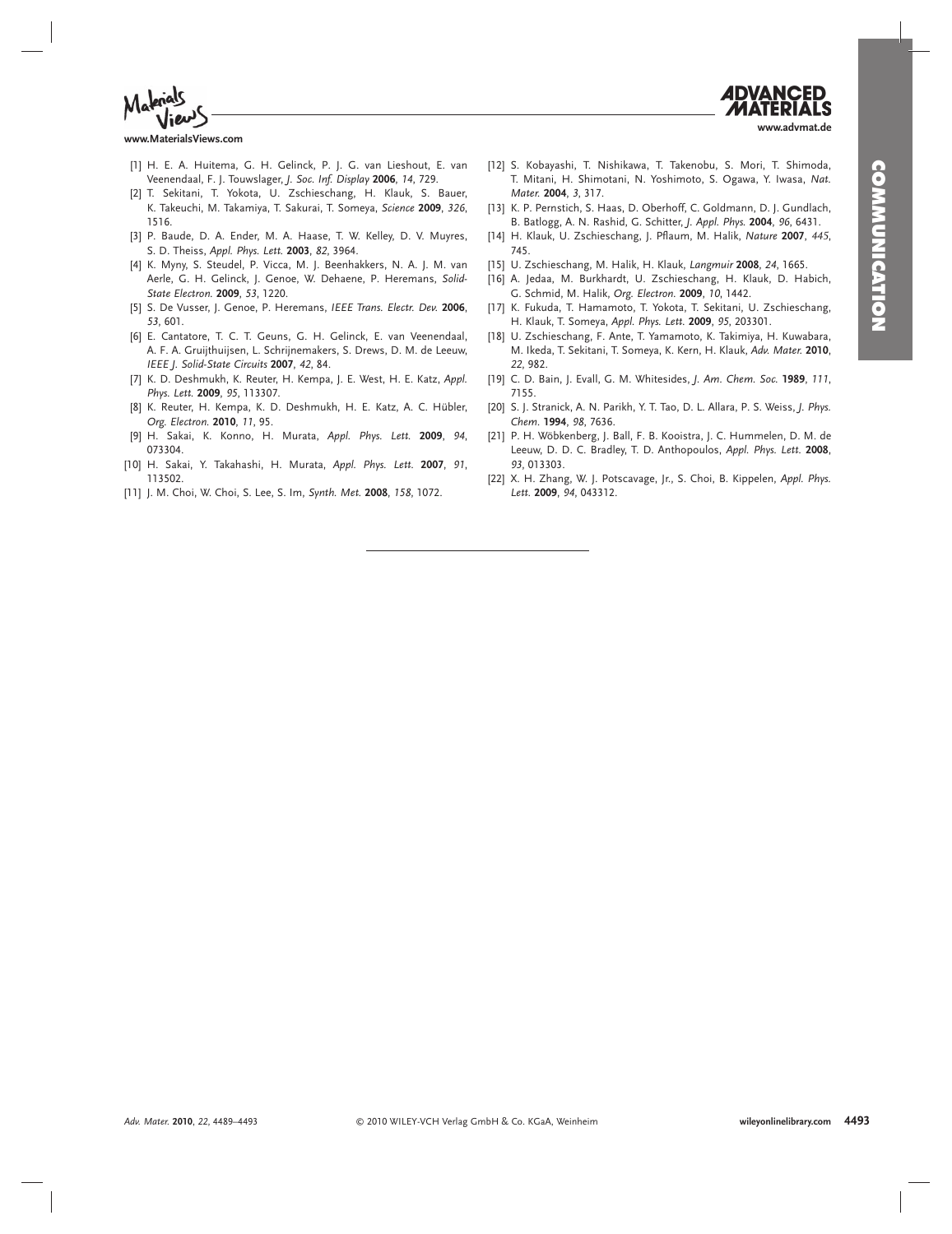## Mixed self-assembled monolayer gate dielectrics for continuous threshold voltage control in organic transistors and circuits

**By** *Ute Zschieschang, Frederik Ante, Matthias Schlörholz, Maike Schmidt, Klaus Kern, and Hagen Klauk* 

Figure S1. Variation of the water contact angle measured on a self-assembled monolayer (SAM) of 100% alkyl phosphonic acid (left), on a mixed SAM of 50% alkyl and 50% fluoroalkyl phosphonic acid (center), and on a SAM of 100% fluoroalkyl phosphonic acid (right). Contact angles measured on the same monolayer vary by less than  $1^{\circ}$ , indicating that the phase separation of the alkyl and fluoroalkyl molecules averages over microscopic areas.



**Figure S2.** Capacitance and leakage current density were measured on Al /  $AIO<sub>x</sub>$  /  $SAM$  /  $Au$  test structures with shadow-mask-patterned Al bottom and Au top electrodes. The overlap area is 200 µm x 200 µm. The leakage current density measurements were repeated on 8 to 12 devices of each SAM composition. As can be seen, the SAM composition has no systematic effect on the capacitance and the leakage current density, confirming the high quality of the SAMs regardless of the SAM composition.





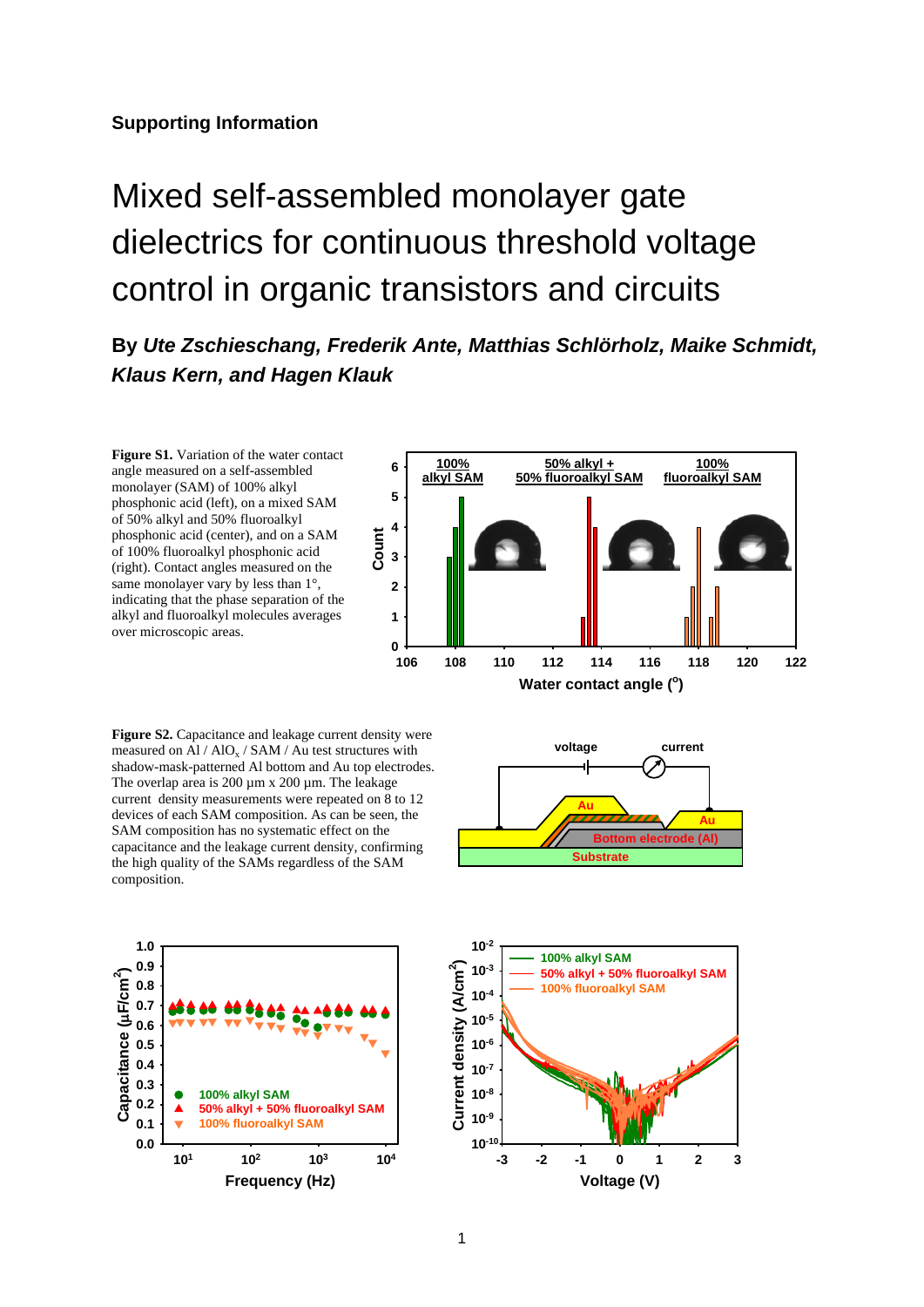**Figure S3.** Owens-Wendth plot for a SAM of 100% alkyl phosphonic acid, a mixed SAM of 50% alkyl and 50% fluoroalkyl phosphonic acid, and a SAM of 100% fluoroalkyl phosphonic acid. The data were obtained from contact-angle measurements performed with deionized water (right data points;  $\gamma^{\text{D}} = 26.4 \text{ mN/m}, \gamma^{\text{P}} = 46.4 \text{ mN/m}$ ) and with *n*-heptane (left data points;  $\gamma^D = 19.9 \text{ mN/m}, \gamma^P = 0 \text{ mN/m}.$  The linear fits produce the following results for the polar and dispersive components of the surface energy of the SAMs:

100% alkyl SAM:  $\gamma^D = 19.9 \text{ mN/m}, \gamma^P = 0.11 \text{ mN/m};$ 50% alkyl + 50% fluoroalkyl: $\gamma^D = 17.3$  mN/m,  $\gamma^P = 0.01$  mN/m; 100% fluoroalkyl SAM:  $\gamma^D = 11.9 \text{ mN/m}, \gamma^P = 0.05 \text{ mN/m}.$ 





**Figure S4. Semiconductor thin-film morphology.** Atomic force microscopy (AFM) topography and amplitude images of 30 nm thick pentacene films deposited by vacuum sublimation onto a self assembled monolayer (SAM) of 100% alkyl phosphonic acid (left), onto a mixed SAM of 50% alkyl and 50% fluoroalkyl phosphonic acid (center), and onto a SAM of 100% fluoroalkyl phosphonic acid (right). Each image has a size of 10  $\mu$ m × 10  $\mu$ m. No systematic effect of the SAM composition on the morphology of the organic semiconductor film is observed.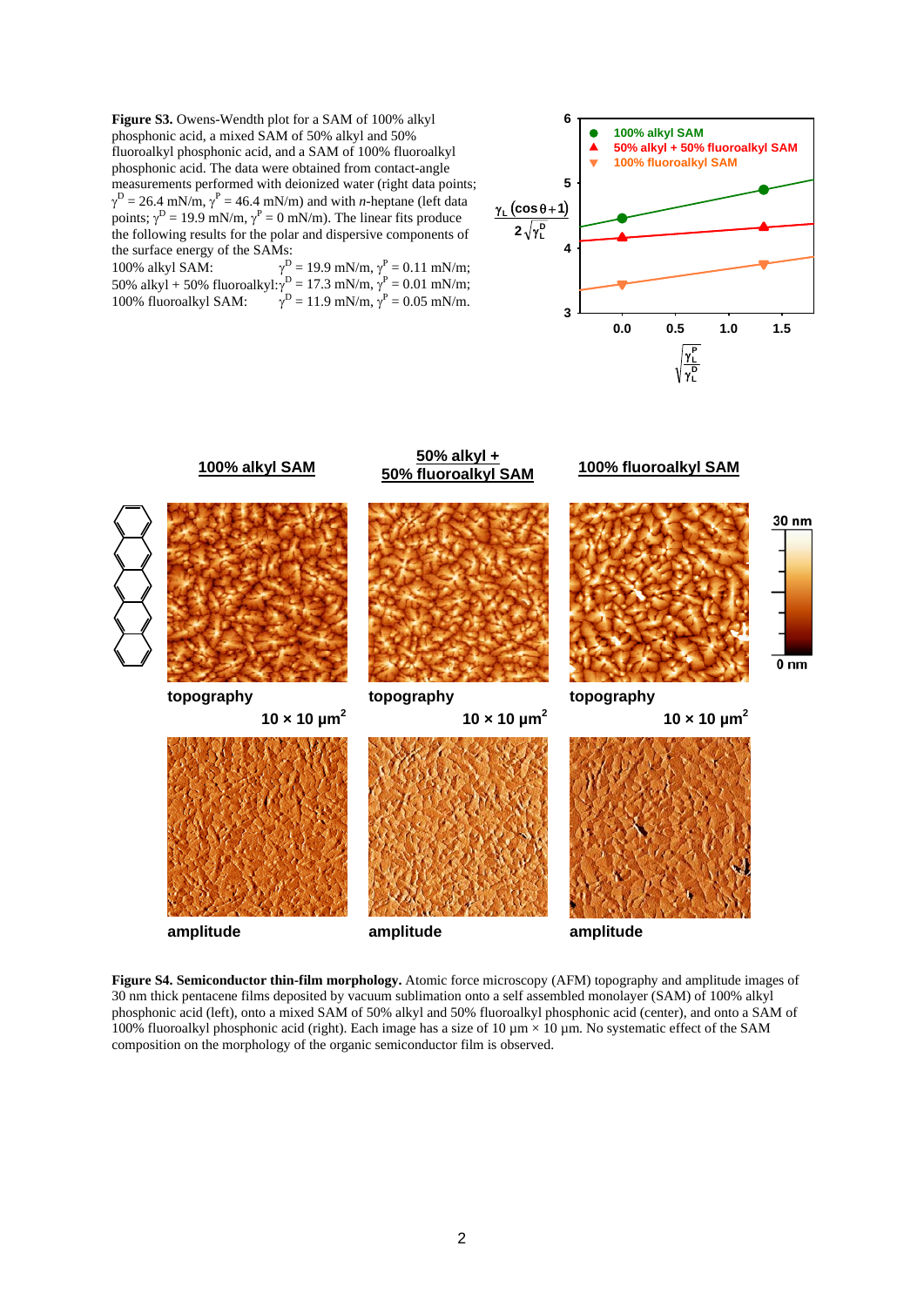

**Figure S5. Transistor characteristics.** Photographs and electrical characteristics of a pentacene p-channel TFT with a channel length of 30  $\mu$ m and a channel width of 100  $\mu$ m (left) and of a F<sub>16</sub>CuPc n-channel TFT with a channel length of 30 µm and a channel width of 1000 µm (right). For the optimum SAM gate dielectric composition (50% alkyl phosphonic acid + 50% fluoroalkyl phosphonic acid), the threshold voltages of the TFTs are symmetric with respect to  $V_{GS} = 0$  V.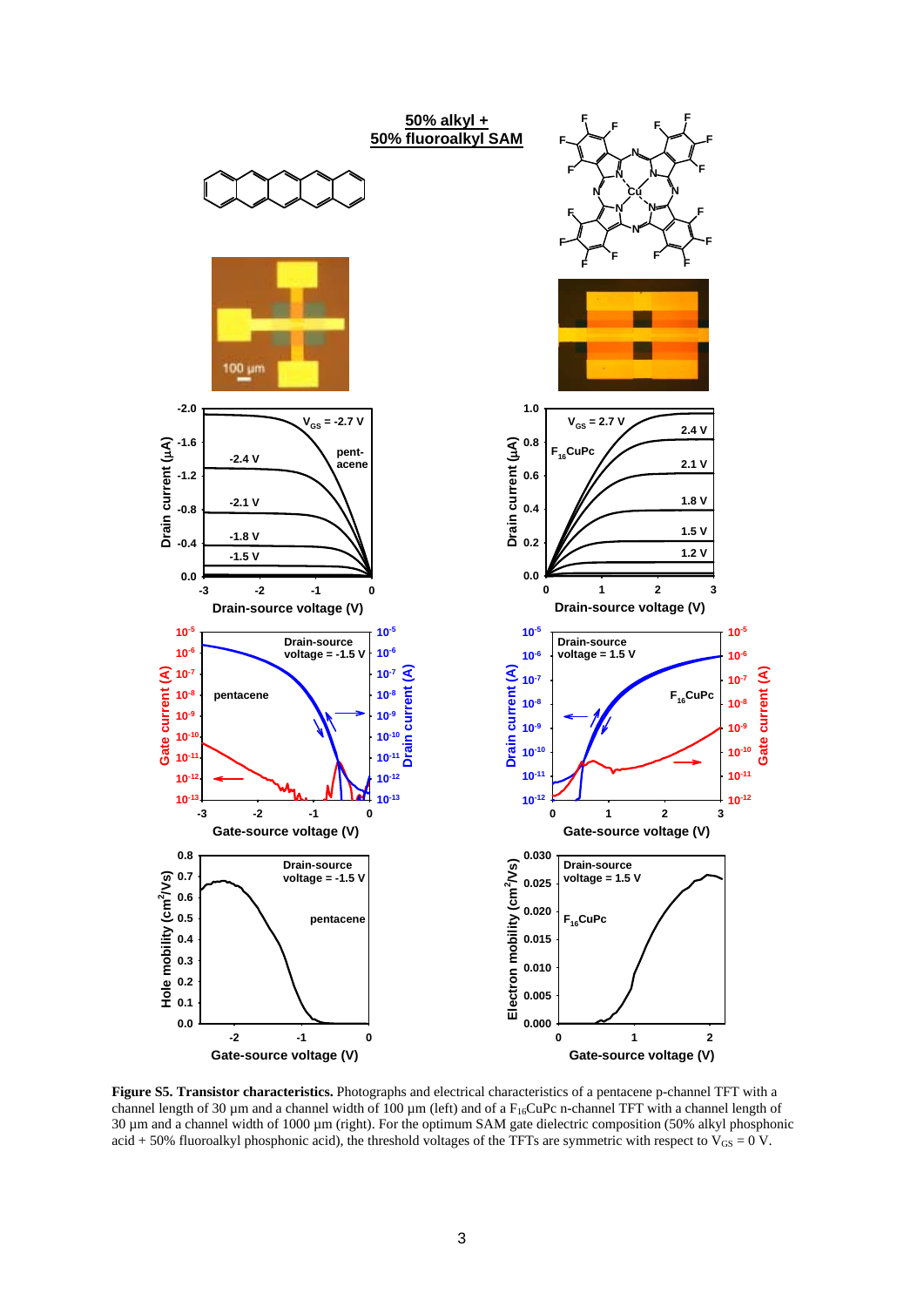

**Figure S6. How to determine the noise margin of an inverter from its transfer characteristics.** The noise margin is a quantitative measure of the immunity of a logic circuit against electronic noise which is always present in electronic systems. The noise margin is the maximum voltage by which the input signal is allowed to fluctuate due to noise in either positive or negative direction without causing an erroneous output response. The parameters V<sub>out,high</sub>, V<sub>in,low</sub>, V<sub>out,low</sub> and V<sub>in,high</sub>, from which the noise margin is calculated, are the side lengths of the two rectangles constructed as shown above. One corner of each rectangle is the point at which the slope of the  $V_{\text{out}}/V_{\text{in}}$  curve is -1, the other corner is the point (0,0) or ( $V_{\text{DD}}, V_{\text{DD}}$ ). Note that for the inverter based on a SAM of 100% fluoroalkyl phosphonic acid (right), a negative noise margin is obtained, which means that this inverter cannot be operated with a supply voltage of 2 V.